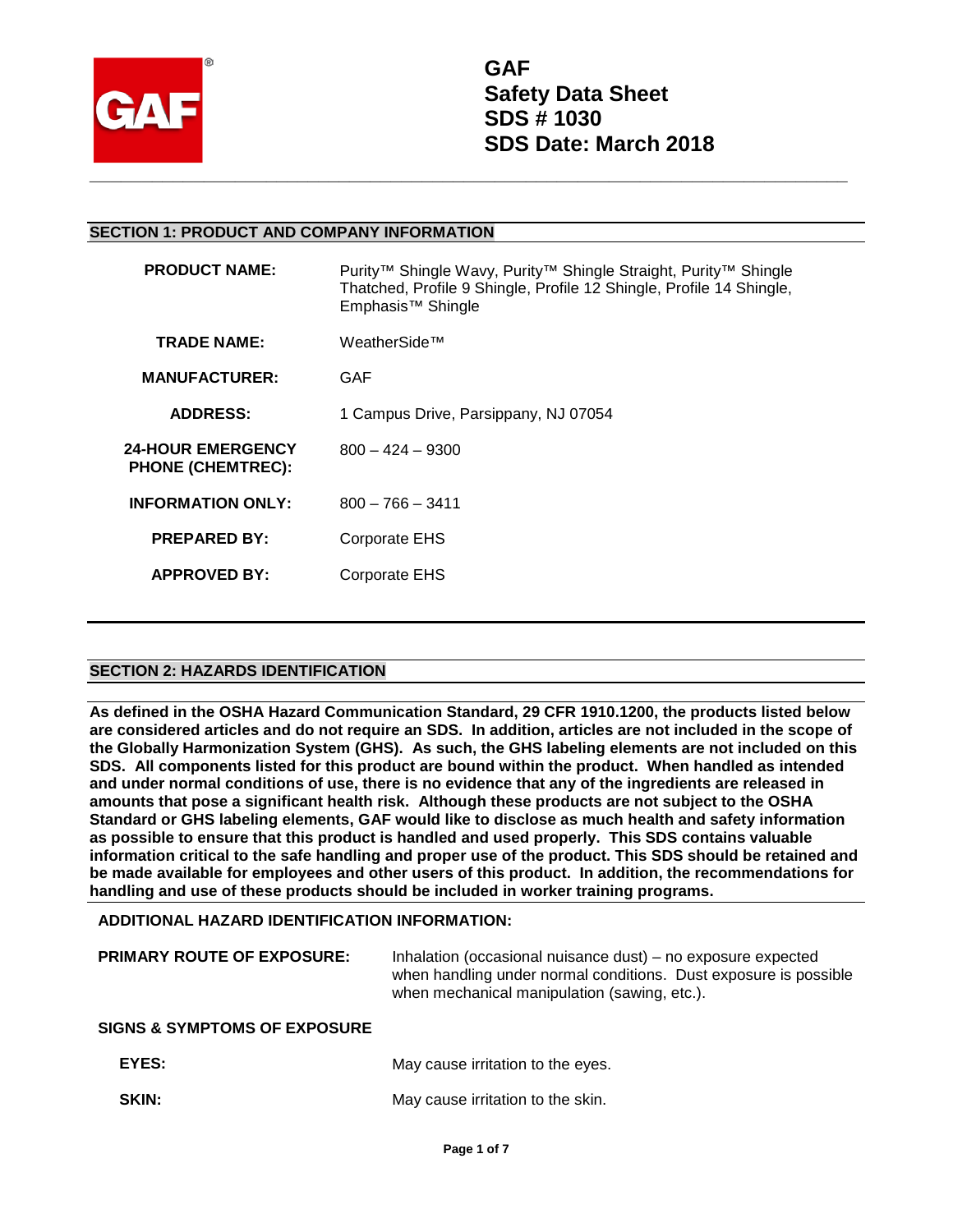| <b>INGESTION:</b>              | This product is not intended to be ingested. If ingested, it may<br>cause temporary irritation to the gastrointestinal (digestive) tract.                                                                                                                                                                                                                                                                                                                                                                                                                                                                                                                                                                                                                                                              |
|--------------------------------|--------------------------------------------------------------------------------------------------------------------------------------------------------------------------------------------------------------------------------------------------------------------------------------------------------------------------------------------------------------------------------------------------------------------------------------------------------------------------------------------------------------------------------------------------------------------------------------------------------------------------------------------------------------------------------------------------------------------------------------------------------------------------------------------------------|
| <b>INHALATION:</b>             | May cause irritation to the respiratory tract.                                                                                                                                                                                                                                                                                                                                                                                                                                                                                                                                                                                                                                                                                                                                                         |
| <b>ACUTE HEALTH HAZARDS:</b>   | None known.                                                                                                                                                                                                                                                                                                                                                                                                                                                                                                                                                                                                                                                                                                                                                                                            |
| <b>CHRONIC HEALTH HAZARDS:</b> | Studies in humans have found that exposure to respirable<br>crystalline silica (quartz) can cause silicosis, a fibrosis (scarring) of<br>the lungs. Silicosis is a serious and irreversible disease; it may be<br>progressive even after exposure has ceased; it can lead to<br>disability and death. Human studies also have found that silicosis<br>is a risk factor for tuberculosis, and that occupational exposure to<br>respirable crystalline silica is associated with chronic obstructive<br>pulmonary disease, including bronchitis and emphysema. Some<br>studies show excess numbers of cases of scleroderma, connective<br>tissue disorders, lupus, rheumatoid arthritis, chronic kidney<br>diseases and end-stage kidney disease in workers exposed to<br>respirable crystalline silica. |
| <b>CARCINOGENICITY:</b>        | Occupational exposure to respirable crystalline silica is classified<br>as a known carcinogen in humans. IARC has determined that<br>respirable crystalline silica is carcinogenic to humans (Group 1),<br>based on findings of sufficient evidence of carcinogenicity in both<br>humans and experimental animals. NTP has classified respirable<br>crystalline silica as a known human carcinogen based on sufficient<br>evidence of carcinogenicity from studies in humans indicating a<br>causal relationship between occupational exposure to respirable<br>crystalline silica and increased lung cancer rates. NIOSH has<br>determined that respirable crystalline silica is a potential<br>occupational carcinogen.                                                                              |

# **SECTION 3: COMPOSITION/INFORMATION ON INGREDIENTS**

|                               |                 |           |                                                                          | <b>OCCUPATIONAL EXPOSURE LIMITS</b> |                                                          |
|-------------------------------|-----------------|-----------|--------------------------------------------------------------------------|-------------------------------------|----------------------------------------------------------|
| <b>CHEMICAL NAME</b>          | CAS#            | % (BY WT) | <b>OSHA</b>                                                              | <b>ACGIH</b>                        | <b>OTHER</b>                                             |
| Silica, Crystalline<br>Quartz | 14808-60-7      | 20-80     | $50 \mu g/m3$                                                            | $0.025$ mg/m3                       | REL: 0.05<br>$mg/m3 - resp.$                             |
| Amorphous Silica              | 69012-64-2      | $10 - 40$ | <b>NE</b>                                                                | NE.                                 | NE.                                                      |
| Cellulose Pulp                | $9004 - 34 - 6$ | $2 - 20$  | $5 \text{ mg/m}3 - \text{resp.}$<br>$15 \text{ mg/m}$ $3 - \text{total}$ | 10 mg/m $3$ - total                 | REL: $5 \text{ mg/m}3 -$<br>resp.<br>10 mg/m $3$ – total |
| Calcium Sulfate               | 7778-18-9       | $1 - 5$   | $5$ mg/m $3$ - resp.<br>$15 \text{ mg/m}$ $3 - \text{total}$             | $10$ mg/m $3$ - total               | $REL: 5 mg/m3 -$<br>resp.<br>$10$ mg/m $3$ - total       |
| <b>Zirconium Oxide</b>        | 1314-23-4       | $0 - 5$   | $5 \text{ mg/m}3 - \text{resp.}$                                         | $5 \text{ mg/m}$ 3 (as Zr)          | $5 \text{ mg/m}$ $3 \text{ (as Zr)}$                     |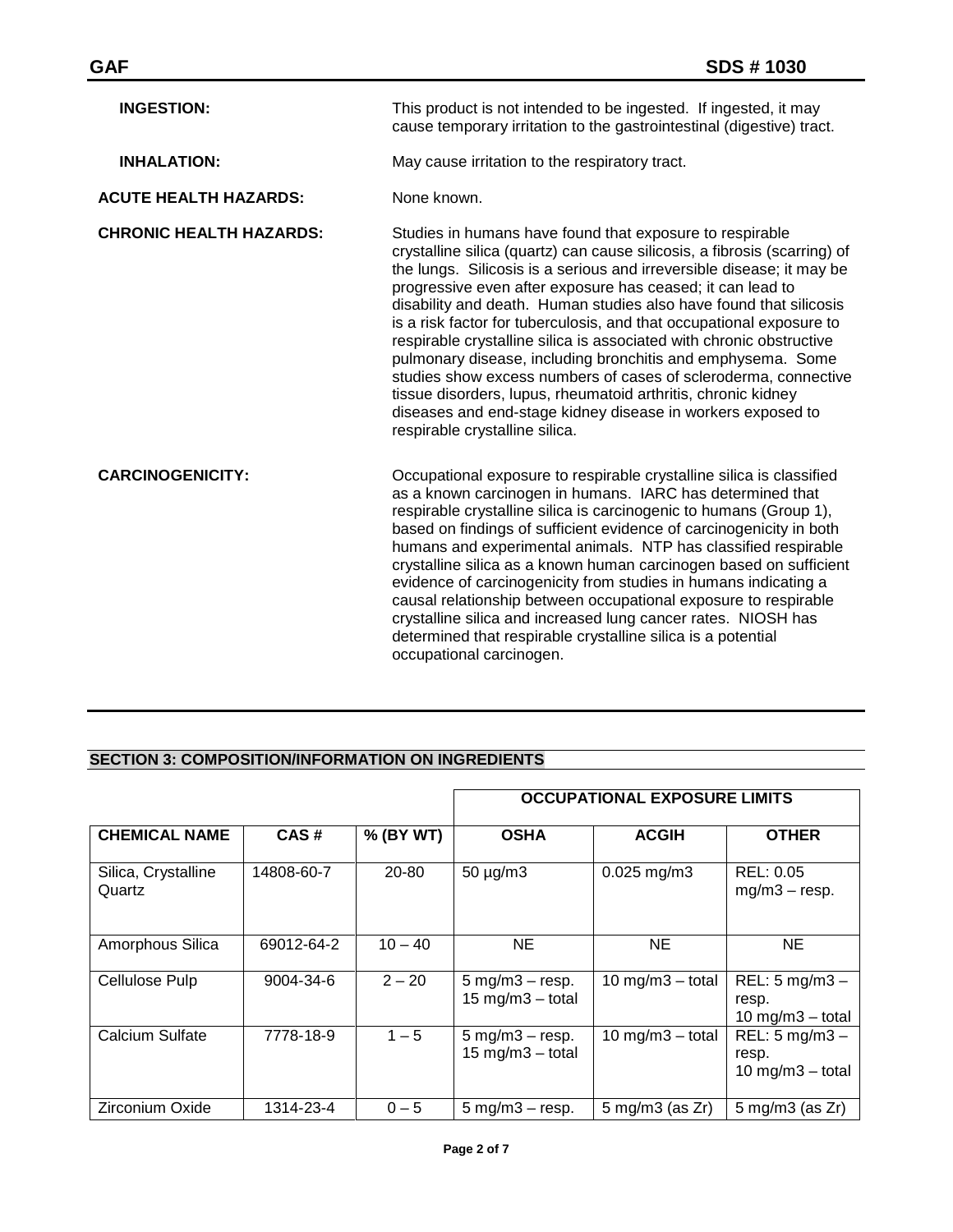|                         |           |         | (as Zr)                                                         | 10 mg/m3 STEL<br>(as Zr) | 10 mg/m3 STEL<br>(as Zr) |
|-------------------------|-----------|---------|-----------------------------------------------------------------|--------------------------|--------------------------|
| <b>Activated Carbon</b> | 7440-44-0 | $0 - 5$ | $5 \text{ mg/m}3 - \text{resp.}$<br>$15 \text{ mg/m}$ 3 - total | ΝE                       | ΝE                       |

### **NE = Not Established**

# **SECTION 4: FIRST AID MEASURES**

#### **FIRST AID PROCEDURES**

| EYES:                                                        | Hold eyelids open and wash with gentle stream of water for at least 15<br>minutes preferably at eyewash fountain. |
|--------------------------------------------------------------|-------------------------------------------------------------------------------------------------------------------|
| <b>SKIN:</b>                                                 | Wash affected area thoroughly with soap and water.                                                                |
| <b>INHALATION:</b>                                           | Remove to fresh uncontaminated air.                                                                               |
| <b>INGESTION:</b>                                            | Not expected to be ingested.                                                                                      |
| <b>NOTES TO PHYSICIANS OR</b><br><b>FIRST AID PROVIDERS:</b> | No information available                                                                                          |

| <b>SECTION 5: FIRE FIGHTING PROCEDURES</b>             |                                                                                                               |
|--------------------------------------------------------|---------------------------------------------------------------------------------------------------------------|
| <b>SUITABLE EXTINGUISHING MEDIA:</b>                   | Water spray, alcohol foam, carbon dioxide, or dry chemical.                                                   |
| <b>HAZARDOUS COMBUSTION PRODUCTS:</b>                  | The shingle itself does not burn. The coating may burn off and<br>release carbon dioxide and carbon monoxide. |
| <b>RECOMMENDED FIRE FIGHTING</b><br><b>PROCEDURES:</b> | Not Applicable                                                                                                |
| UNUSUAL FIRE & EXPLOSION<br><b>HAZARDS:</b>            | Not Applicable                                                                                                |

### **SECTION 6: ACCIDENTAL RELEASE MEASURES**

**ACCIDENTAL RELEASE MEASURES:** Pick up large pieces. Avoid creating dusts during clean up.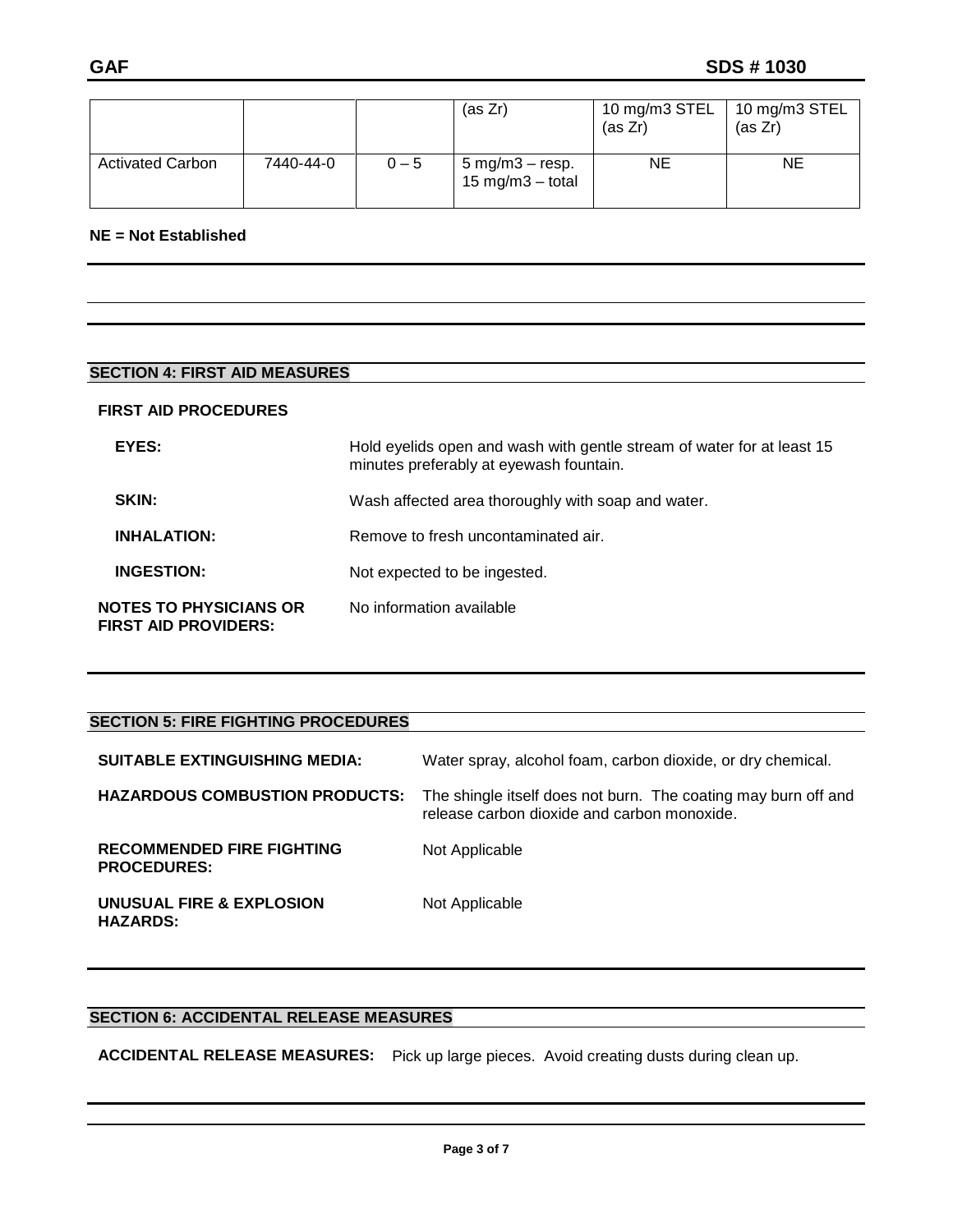| <b>SECTION 7: HANDLING AND STORAGE</b> |                                               |
|----------------------------------------|-----------------------------------------------|
| <b>HANDLING AND STORAGE:</b>           | No specific handling or storage requirements. |
| <b>OTHER PRECAUTIONS:</b>              | <b>None</b>                                   |

# **SECTION 8: EXPOSURE CONTROLS/PERSONAL PROTECTION**

| <b>ENGINEERING CONTROLS /</b><br><b>VENTILATION:</b> | Not Applicable                                                                                                                                                                                                                                                                                                                                                          |
|------------------------------------------------------|-------------------------------------------------------------------------------------------------------------------------------------------------------------------------------------------------------------------------------------------------------------------------------------------------------------------------------------------------------------------------|
| <b>RESPIRATORY PROTECTION:</b>                       | Respiratory protection may be needed when mechanically<br>manipulating this product (sawing, cutting, etc.). If respiratory<br>protection is selected, a NIOSH-approved dust mask or respirator<br>should be worn. Selection and use of specific respirators should<br>meet applicable standards set by state and Federal OSHA<br>standards for respiratory protection. |
| <b>EYE PROTECTION:</b>                               | Safety glasses with side shields.                                                                                                                                                                                                                                                                                                                                       |
| <b>SKIN PROTECTION:</b>                              | Cotton or leather gloves are recommended when handling.                                                                                                                                                                                                                                                                                                                 |
| <b>OTHER PROTECTIVE EQUIPMENT:</b>                   | None                                                                                                                                                                                                                                                                                                                                                                    |
| <b>WORK HYGIENIC PRACTICES:</b>                      | Wash exposed skin prior to eating, drinking or smoking and at the<br>end of each shift.                                                                                                                                                                                                                                                                                 |
| <b>EXPOSURE GUIDELINES:</b>                          | Not Applicable                                                                                                                                                                                                                                                                                                                                                          |

# **SECTION 9: PHYSICAL AND CHEMICAL PROPERTIES**

| <b>APPEARANCE &amp; ODOR:</b> |                | White painted or coated textured cement shingle; no appreciable odor. |                |
|-------------------------------|----------------|-----------------------------------------------------------------------|----------------|
| <b>FLASH POINT:</b>           | Not Applicable | <b>LOWER EXPLOSIVE LIMIT:</b>                                         | Not Applicable |
| <b>METHOD USED:</b>           | Not Applicable | <b>UPPER EXPLOSIVE LIMIT:</b>                                         | Not Applicable |
| <b>EVAPORATION RATE:</b>      | Not Applicable | <b>BOILING POINT:</b>                                                 | Not Applicable |
| pH (undiluted product):       | Not Applicable | <b>MELTING POINT:</b>                                                 | Not Applicable |
| <b>SOLUBILITY IN WATER:</b>   | Not Applicable | <b>SPECIFIC GRAVITY:</b>                                              | Not Applicable |
| <b>VAPOR DENSITY:</b>         | Not Applicable | <b>PERCENT VOLATILE:</b>                                              | Not Applicable |
| <b>VAPOR PRESSURE:</b>        | Not Applicable | <b>MOLECULAR WEIGHT:</b>                                              | Not Applicable |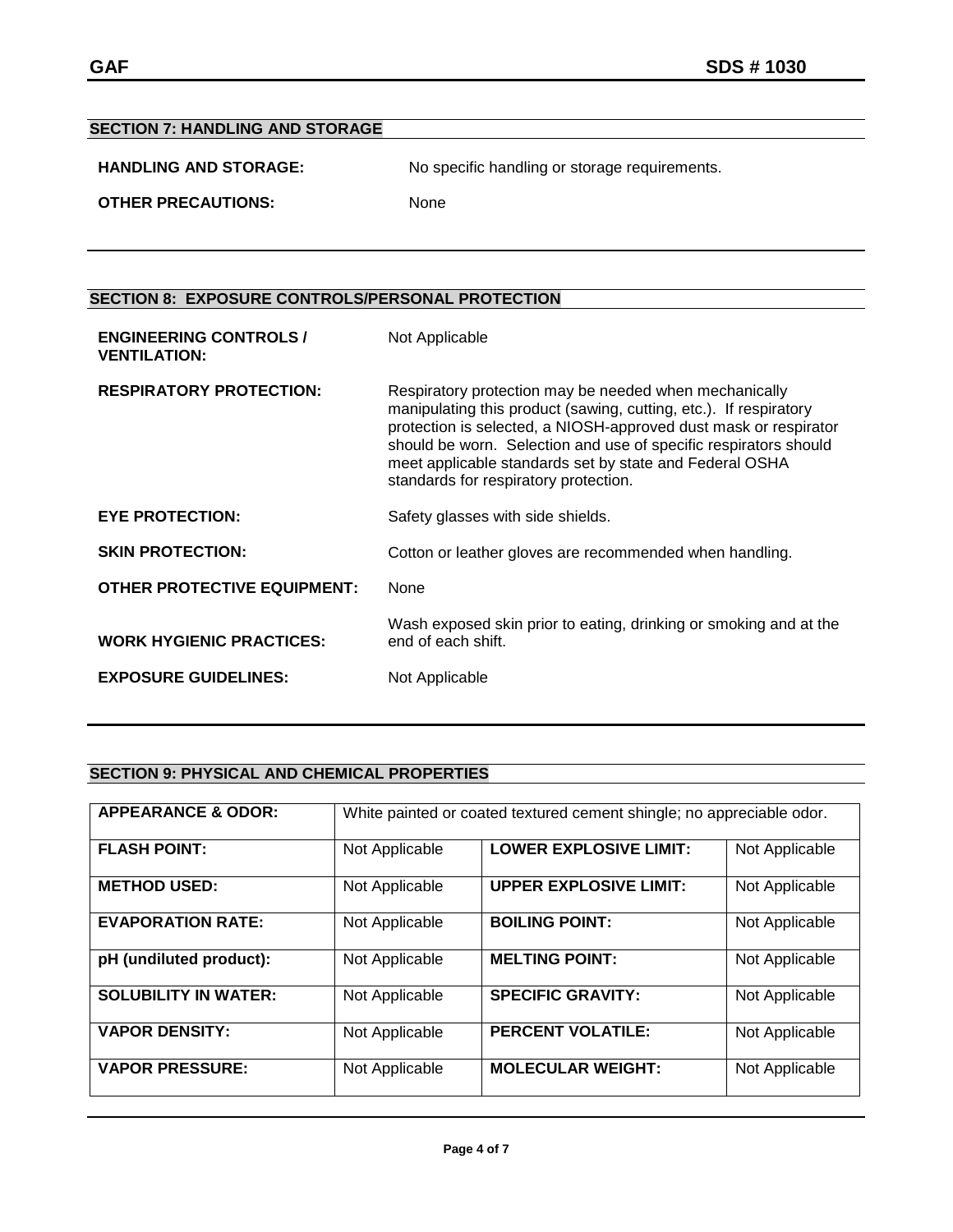#### **SECTION 10: STABILITY AND REACTIVITY**

| <b>THERMAL STABILITY:</b>                                 | STABLE X        | UNSTABLE $\Box$ |
|-----------------------------------------------------------|-----------------|-----------------|
| <b>CONDITIONS TO AVOID (STABILITY):</b>                   | None known.     |                 |
| <b>INCOMPATIBILITY (MATERIAL TO</b><br>AVOID):            | None known.     |                 |
| <b>HAZARDOUS DECOMPOSITION OR BY-</b><br><b>PRODUCTS:</b> | None known.     |                 |
| <b>HAZARDOUS POLYMERIZATION:</b>                          | Will not occur. |                 |

**\_\_\_\_\_\_\_\_\_\_\_\_\_\_\_\_\_\_\_\_\_\_\_\_\_\_\_\_\_\_\_\_\_\_\_\_\_\_\_\_\_\_\_\_\_\_\_\_\_\_\_\_\_\_\_\_\_\_\_\_\_\_\_\_\_\_\_\_\_\_\_\_\_\_\_\_\_\_\_\_\_\_\_\_\_\_\_\_\_**

#### **\_ SECTION 11: TOXICOLOGICAL INFORMATION**

**TOXICOLOGICAL INFORMATION:** None available for the product. See section 3.

#### **SECTION 12: ECOLOGICAL INFORMATION**

**ECOLOGICAL INFORMATION:** No information available

#### **\_ SECTION 13: DISPOSAL CONSIDERATIONS**

**WASTE DISPOSAL METHOD:** This product, as supplied, is not regulated as a hazardous waste by the U.S. Environmental Protection Agency (EPA) under Resource Conservation and Recovery Act (RCRA) regulations. Comply with state and local regulations for disposal.

**\_\_\_\_\_\_\_\_\_\_\_\_\_\_\_\_\_\_\_\_\_\_\_\_\_\_\_\_\_\_\_\_\_\_\_\_\_\_\_\_\_\_\_\_\_\_\_\_\_\_\_\_\_\_\_\_\_\_\_\_\_\_\_\_\_\_\_\_\_\_\_\_\_\_\_\_\_\_\_\_\_\_\_\_\_\_\_\_\_**

**RCRA HAZARD CLASS:** None

### **SECTION 14: TRANSPORTATION INFORMATION**

### **U.S. DOT TRANSPORTATION**

| <b>PROPER SHIPPING NAME:</b> | This product is not classified as a hazardous<br>material for transport. |
|------------------------------|--------------------------------------------------------------------------|
| <b>HAZARD CLASS:</b>         | Not Applicable.                                                          |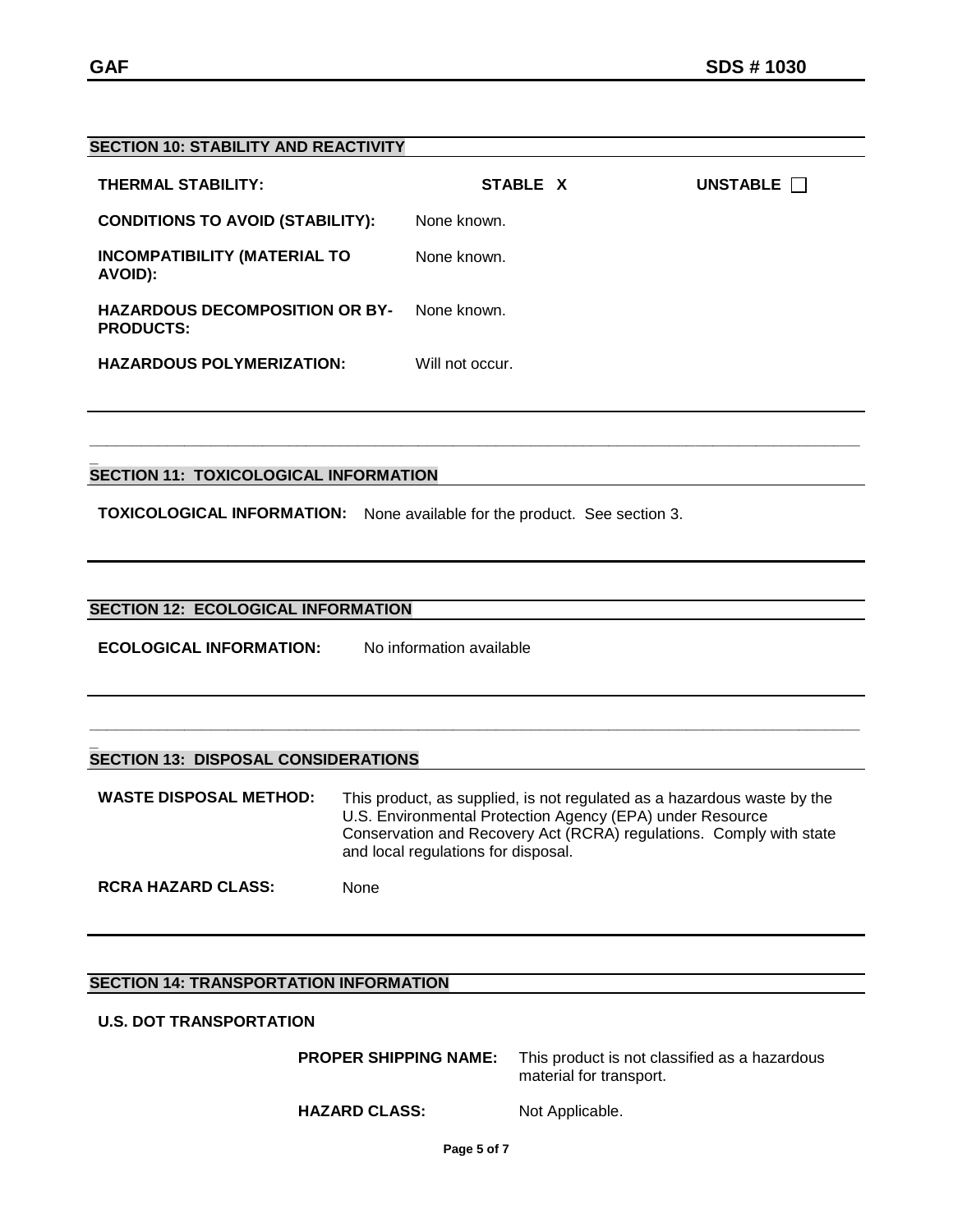**ID NUMBER:** Not Applicable. PACKING GROUP: Not Applicable. LABEL STATEMENT: Not Applicable. **OTHER:** Not Applicable.

### **SECTION 15: REGULATORY INFORMATION**

| <b>U.S. FEDERAL REGULATIONS</b>    |                                                                                               |  |
|------------------------------------|-----------------------------------------------------------------------------------------------|--|
| TSCA:                              | This product and its components are listed on the TSCA 8(b)<br>inventory.                     |  |
| <b>CERCLA:</b>                     | None                                                                                          |  |
| <b>SARA</b>                        |                                                                                               |  |
| 311/312 HAZARD CATEGORIES:         | <b>None</b>                                                                                   |  |
| <b>313 REPORTABLE INGREDIENTS:</b> | <b>None</b>                                                                                   |  |
| <b>CALIFORNIA PROPOSITION 65:</b>  | This product contains silica, a chemical known to the state of<br>California to cause cancer. |  |

Other state regulations may apply. Check individual state requirements. The following components appear on one or more of the following state hazardous substances lists:

| <b>Chemical Name</b>      | CAS#       | <b>CA</b> | MA  | <b>MN</b> | <b>NJ</b> | <b>PA</b>  | RI               |
|---------------------------|------------|-----------|-----|-----------|-----------|------------|------------------|
| <b>Crystalline Silica</b> | 14808-60-7 | Yes       | Yes | Yes       | Yes       | <b>Yes</b> | Yes              |
| Amorphous Silica          | 69012-64-2 | No.       | No. | No        | No        | No         | No               |
| <b>Activated Carbon</b>   | 7440-44-0  | No.       | No. | No.       | No.       | Yes        | Yes              |
| <b>Calcium Sulfate</b>    | 7778-18-9  | No.       | No. | Yes       | Yes       | Yes        | Yes              |
| Cellulose Pulp            | 9004-34-6  | No.       | No. | Yes       | Yes       | Yes        | Yes              |
| Zirconium Oxide           | 1314-23-4  | Yes *     | No. | Yes *     | No.       | No         | Yes <sup>*</sup> |

## **SECTION 16: OTHER INFORMATION**

#### **ADDITIONAL COMMENTS:** None